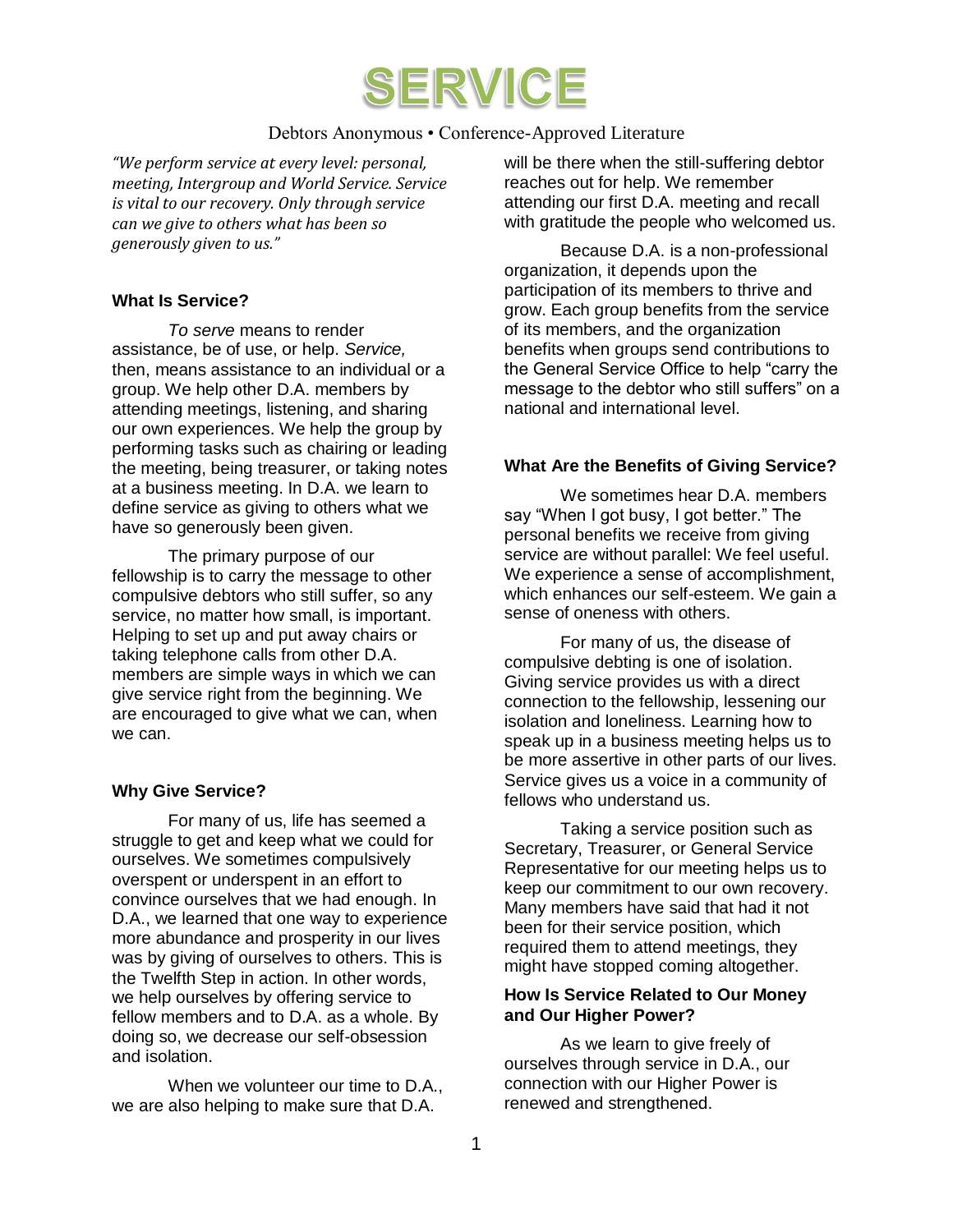# SERVICE

When we first came to D.A., many of us were convinced that having enough money would be the answer to our problems. We began to experience a new perspective when we gave service. We learned that as we gave of our time and talents, our Higher Power did for us what we could not do for ourselves. We realized that our needs were being met; we had more than enough.

Service to the fellowship is service to our Higher Power, to our fellows, and ultimately to ourselves. When we become willing to contribute, to give back, the God of our understanding meets us more than halfway. We begin to experience the freedom from the fear of financial insecurity that is promised in the "Big Book" of Alcoholics Anonymous. As our lives begin to change, we continue to give from a newfound sense of gratitude. We notice a cycle: we contribute freely with joy and without expectation, we discover that all our needs are met, and in gratitude, we are inspired to give again.

## **What Ways Are There to Give Service?**

The opportunities for service in D.A. are many and varied. We soon learn that we carry the message by example; that is, we demonstrate our recovery by not debting one day at a time, by working the Steps to the best of our ability, and by continuing to practice the principles of the Twelve Steps and Twelve Traditions in all areas of our lives. The example of our recovery—without bragging or preaching—is what gives newcomers hope when they come to D.A. Newcomers can see what the program has done for us and what it can do for them if they are willing to follow our suggestions, work the steps, and live in recovery through the program.

Four levels of service–personal, group, Intergroup, and World–offer every member an opportunity for growth and recovery.

## Personal Service

On a personal level, we give service by meeting newcomers after meetings or calling them during the week. When we have ongoing experience working the Twelve Steps with a sponsor, we are ready to sponsor others. Asking a sponsor for help is also being of service to our sponsors. They experience the benefits of sharing experience, strength, and hope. When we have abstained from incurring new unsecured debt for ninety days and have had two Pressure Relief Meetings for ourselves, we can sit on Pressure Relief Groups for other D.A. members.

# Group Service

Even as newcomers, we learn that our presence is of value to everyone at the meeting. We can help by listening, reading when it is our turn, and sharing our own experience. We give service to the group by arriving early to help set up the meeting and staying late to help clean up. As we gain some time in the fellowship, we can volunteer for a service position such as meeting chairperson, treasurer, or literature chair. Some groups have other positions, such as a secretary who takes notes at the monthly business meeting.

Most groups have suggested qualifications for holding a service position, such as having worked the Steps with a sponsor, having had two Pressure Relief Meetings, and having abstained from incurring new unsecured debt for at least 90 days.

Since each group is autonomous except in matters that affect D.A. as a whole, the group can set the qualifications and length of service for each position. Sometimes service positions are rotated every year or six months, sometimes every quarter. In some cases, if the meeting is new or small, a person may continue to hold a position until someone else volunteers to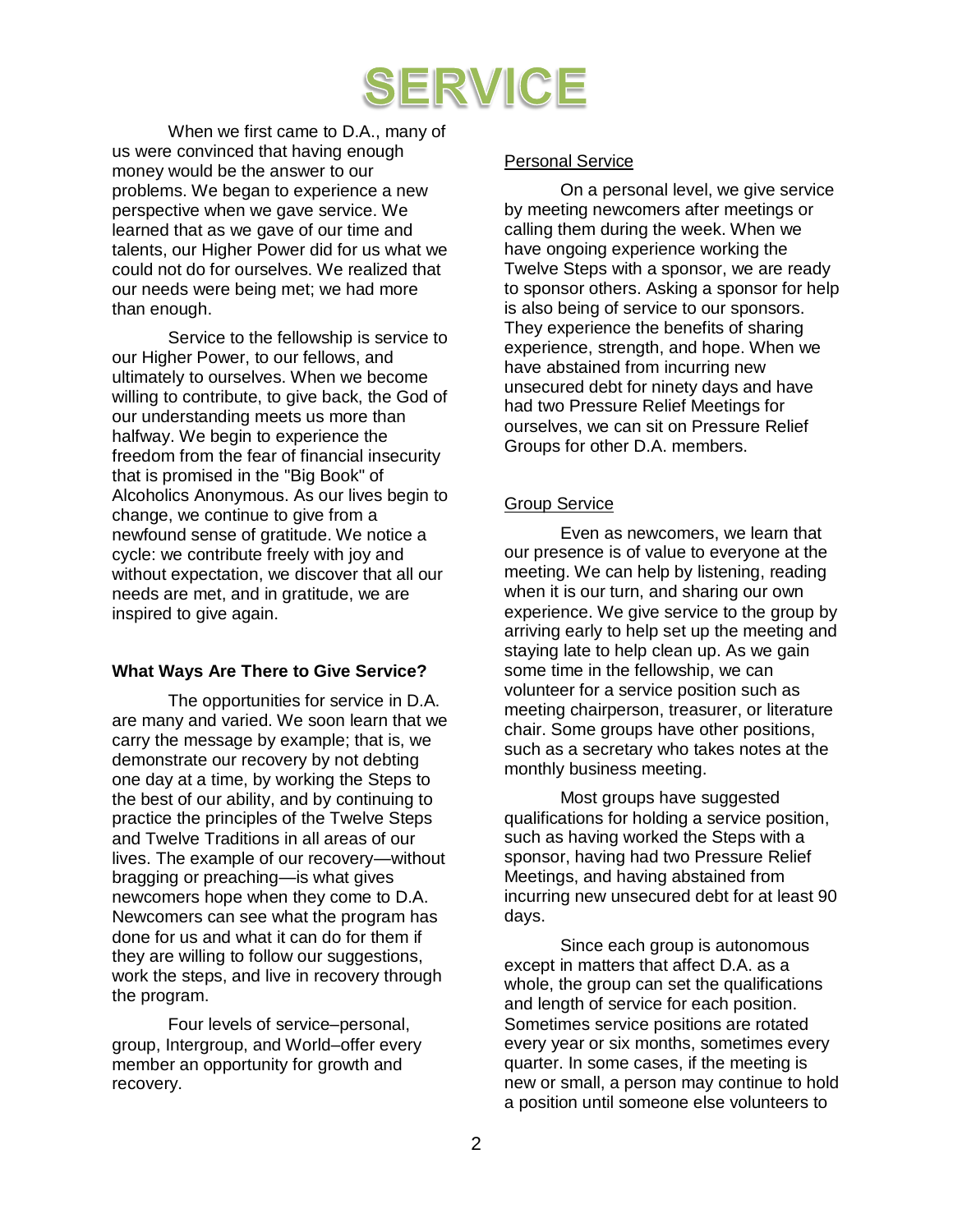

do that service. We have found that the group is best served when service positions rotate on a regular basis.

## Intergroup Service

As we learn to handle responsibilities on a group level, we may become interested in working with recovering debtors from other meetings in our area. We can volunteer to be the Intergroup Representative for our meeting. An Intergroup consists of representatives from D.A. meetings in a defined area, such as a city and nearby suburbs, who meet periodically to provide services for the entire area. Intergroup Representative is often a six-month commitment; qualifications vary from group to group.

The Intergroup is usually responsible for a number of activities that support meetings in the area, such as keeping a list of current meeting times and locations, maintaining a phone recording with meeting information, purchasing literature in bulk and selling it to groups, sponsoring workshops, and perhaps maintaining a website. Intergroup service positions may include chairperson, secretary, treasurer, workshop/events coordinator, and public information chair. Some Intergroups may need a voice mail coordinator to maintain the phone service and return calls from newcomers. Large Intergroups that operate area offices to provide these services may require additional service positions, such as office manager.

## World Service

On an international level, we can offer to be of service as our meeting's General Service Representative (G.S.R.) or Intergroup Service Representative (I.S.R.). The service commitment for both positions is usually for two or three years and includes attendance at the annual World Service Conference. By attending the annual D.A. World Service Conference, a

G.S.R. or I.S.R. represents a meeting or Intergroup, respectively. G.S.R.s and I.S.R.s participate actively in determining the group conscience of the fellowship as a whole, and they give advice and direction to the General Service Board (G.S.B.). They do the work of the various Conference Committees while attending the Conference and throughout the year.

They report to their meetings or Intergroups and act as the links between these groups and the G.S.B. The G.S.R. may also represent the group at area or regional G.S.R meetings.

The suggested qualifications are to be actively working the Twelve Steps, to have had at least two Pressure Relief Meetings, and to have abstained from incurring new unsecured debt for at least one year.

In addition, those who gain experience as G.S.R.s or I.S.R.s may be nominated to serve as Trustees on D.A.'s General Service Board. The G.S.B. is an incorporated trusteeship of up to 15 Trustees who serve one to two three-year terms. Its purpose is to oversee and guide D.A. on matters that affect D.A. as a whole, including D.A.'s finances, operation of the General Service Office, literature publication and distribution, and other essential D.A. functions. It also protects D.A.'s legal rights and executes its legal responsibilities.

## **What Challenges Do We Face When We Give Service?**

We may think that because we have been elected to a service position, we have special power or control over the group. We may be tempted to use a service position to manipulate outcomes or force issues. We may take it personally if it seems our efforts are not appreciated, such as if we organize a workshop and few people attend. We sometimes forget that our job is to take action, to "do the footwork," but the results are in the hands of our Higher Power. The